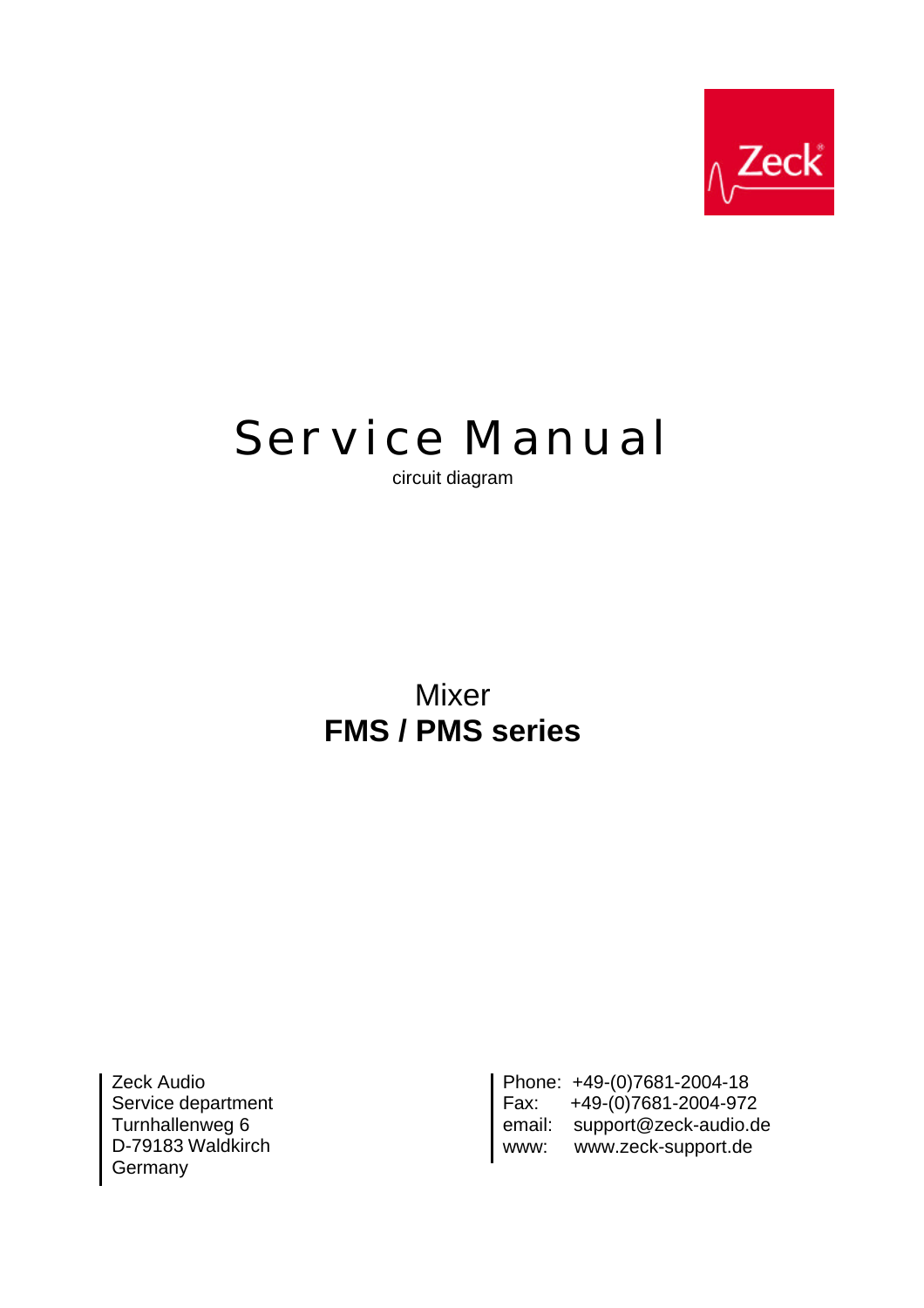*This manual has been provided for the use of authorized service personnel. It has been assumed that basic service procedures inherent to the industry, and more speciafically Zeck Products, are already known and understood by the users.*

| Warning:                                | Failure to follow appropriate service and saftey procedures when<br>servicing this product may result in personal injury, destruction of<br>expensive components and failure of the product to perform as<br>specified. For these reasons, we advise all Zeck product owners that<br>all service required should be performed by qualifized service<br>personnel.<br>Static dischange can destroy expensive components. Discharge any<br>static electricity your body may have accumulated by grounding<br>yourself to the ground buss in the unit. |
|-----------------------------------------|-----------------------------------------------------------------------------------------------------------------------------------------------------------------------------------------------------------------------------------------------------------------------------------------------------------------------------------------------------------------------------------------------------------------------------------------------------------------------------------------------------------------------------------------------------|
| Important:                              | Turn the unit OFF during disassembly and parts replacement.<br>Recheck all work before you apply power to the unit.                                                                                                                                                                                                                                                                                                                                                                                                                                 |
| Safety related<br>component<br>warning: | Components identified by mark "!" on the schematic diagrams and<br>in the parts list are critical to safe operation. Replace these<br>components with Zeck orginal parts only.                                                                                                                                                                                                                                                                                                                                                                      |

*Dieses Service-Manual ist für den Gebrauch durch authorisiertes Service-Personal bestimmt. Es wird vorausgesetzt, daß der Benutzer über grundlegende und industrieübliche Kenntnisse im Elektronik-Service verfügt und insbesondere mit der Technik von Zeck-Produkten vertraut ist.*

| Warnung:                                     | Die Nichtbeachtung von Service- und Sicherheits-Richtlinien kann bei<br>Arbeit an diesem Gerät zu körperlichen Schäden, Zerstörung wert-<br>voller Bauteile und zum Ausfall des Gerätes führen. Aus diesem<br>Grunde empfehlen wir dem Benutzer dringend, alle anfallenden<br>Service-Arbeiten ausschließlich qualifiziertem Personal zu überlassen.<br>Eventuell vorhandene elektrostatische Aufladungen können wertvolle<br>Bauteile zerstören. Vor der Arbeit an dem Gerät sollte der Service-<br>Techniker sich daher durch Berühren des Schaltungs-Nullpunkts des<br>Gerätes von jedweder elektrostatischer Aufladung befreien. |
|----------------------------------------------|--------------------------------------------------------------------------------------------------------------------------------------------------------------------------------------------------------------------------------------------------------------------------------------------------------------------------------------------------------------------------------------------------------------------------------------------------------------------------------------------------------------------------------------------------------------------------------------------------------------------------------------|
| Wichtig:                                     | Vor Öffnung des Gerätes und während des Auswechselns von<br>Bauteilen muß das Gerät abgeschaltet sein.                                                                                                                                                                                                                                                                                                                                                                                                                                                                                                                               |
| Sicherheits-<br>relevante<br><b>Bauteile</b> | Für die Funktion des Gerätes kritische Bauteile sind durch das Symbol<br>"!" im Schaltplan und in der Ersatzteileliste markiert. Diese<br>Bauteile dürfen nur durch original Zeck-Ersatzteile ersetzt werden.                                                                                                                                                                                                                                                                                                                                                                                                                        |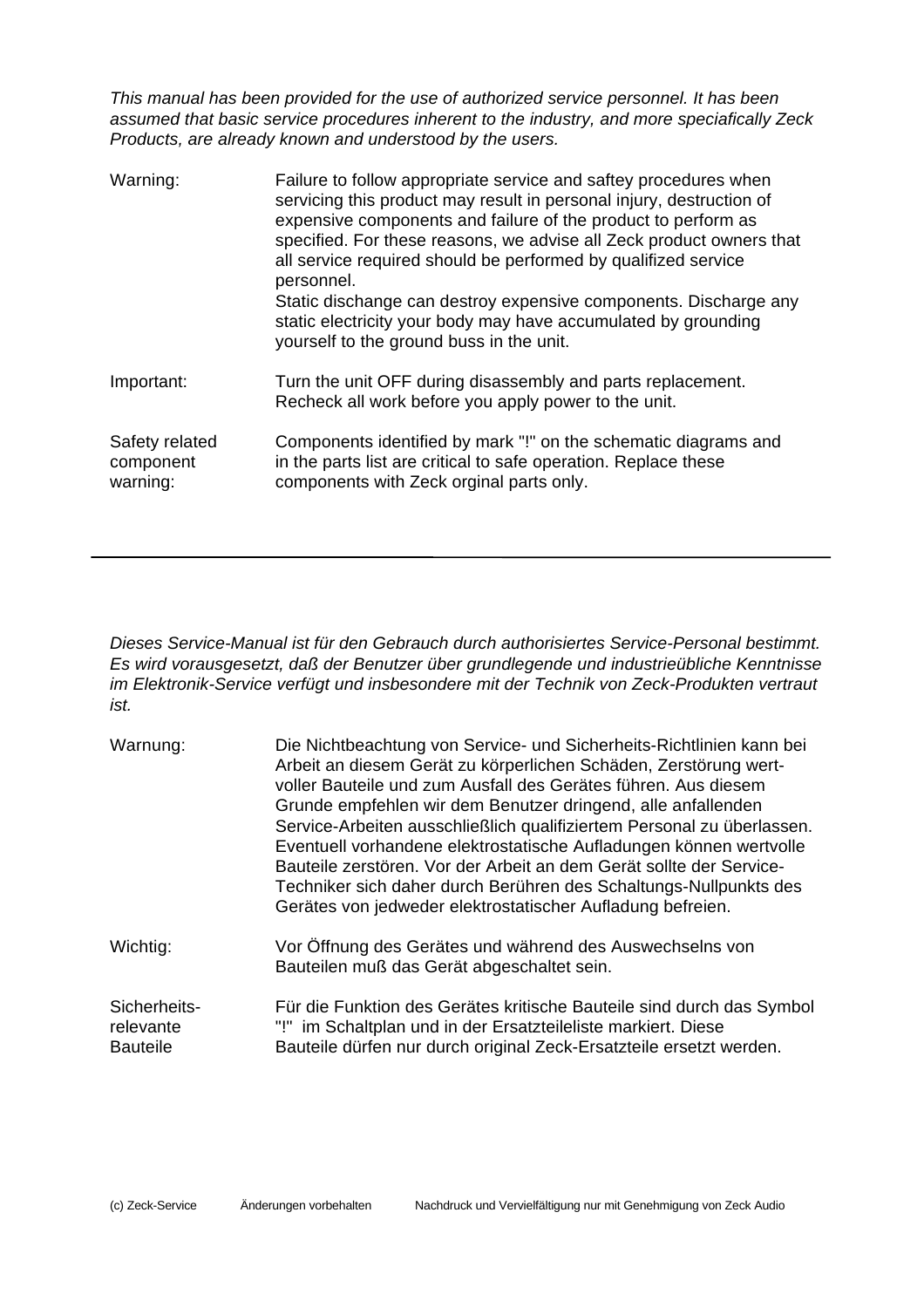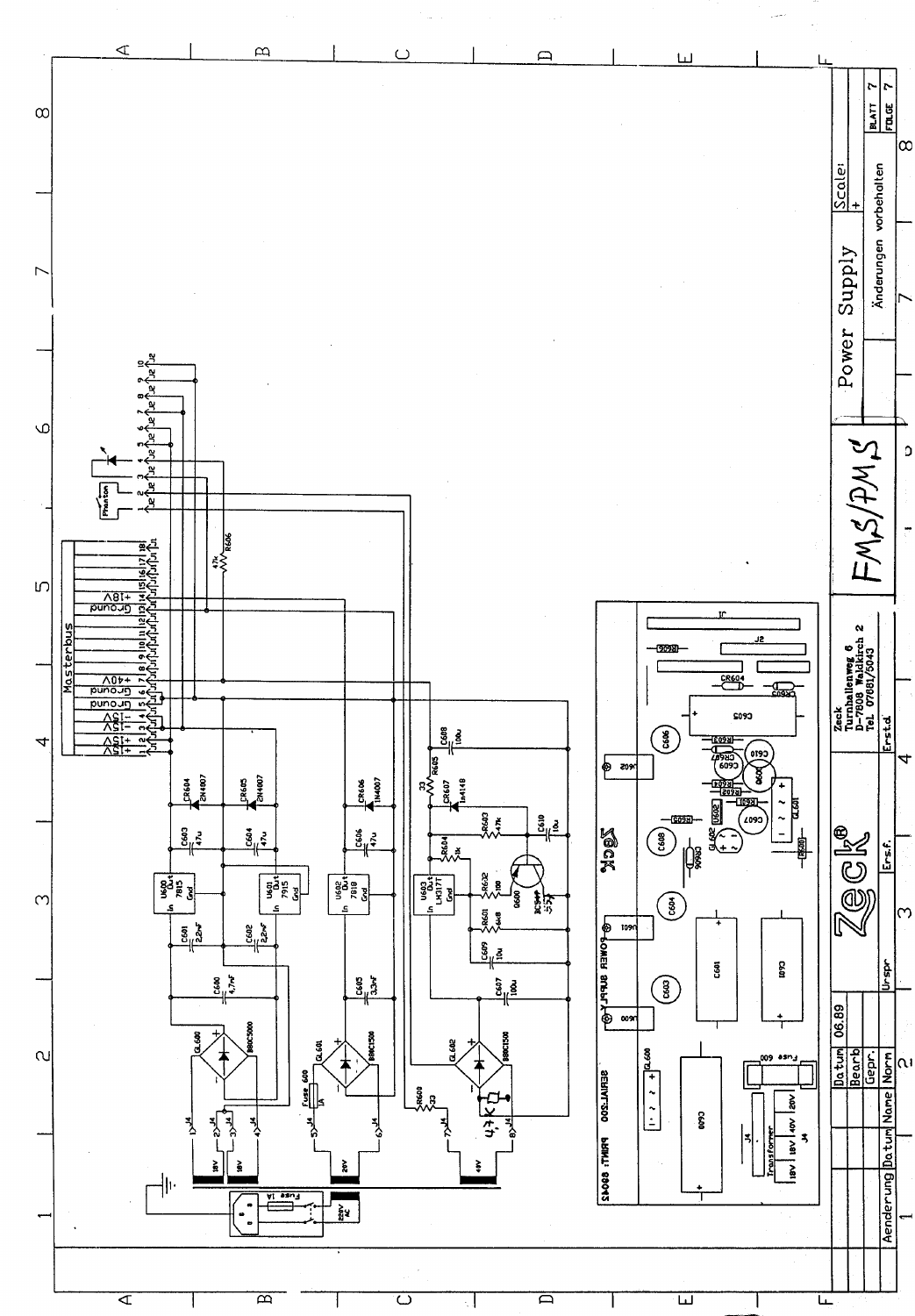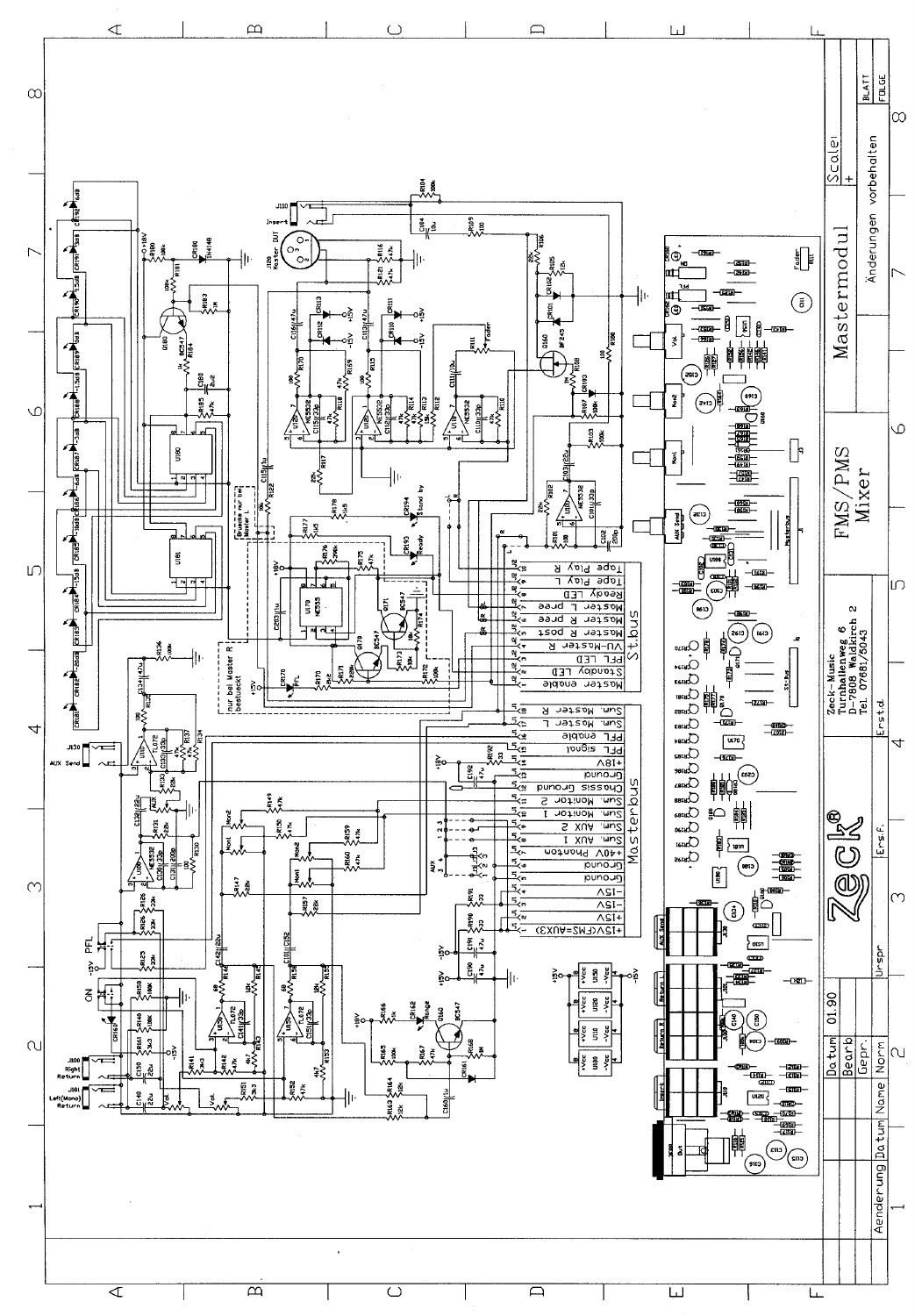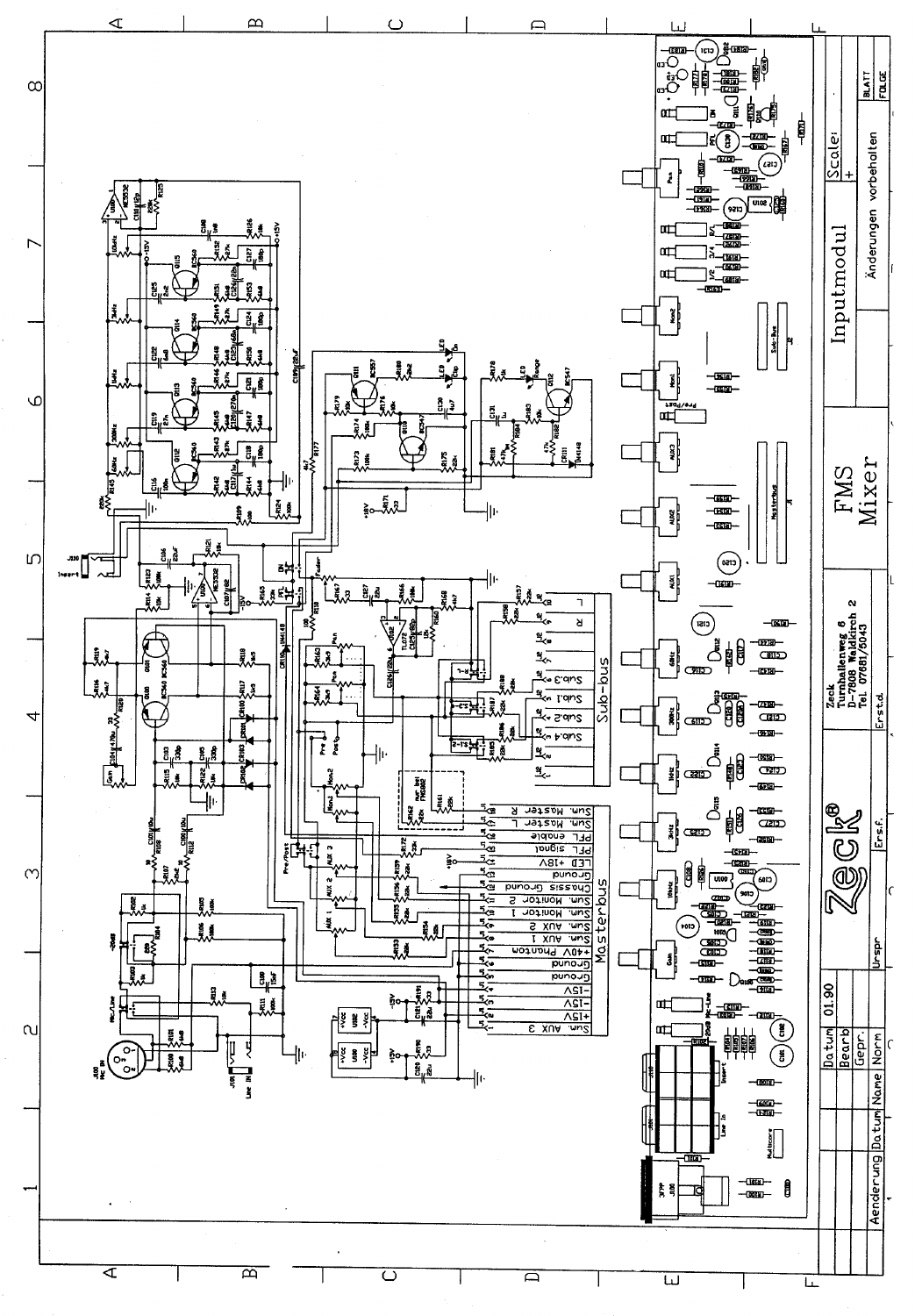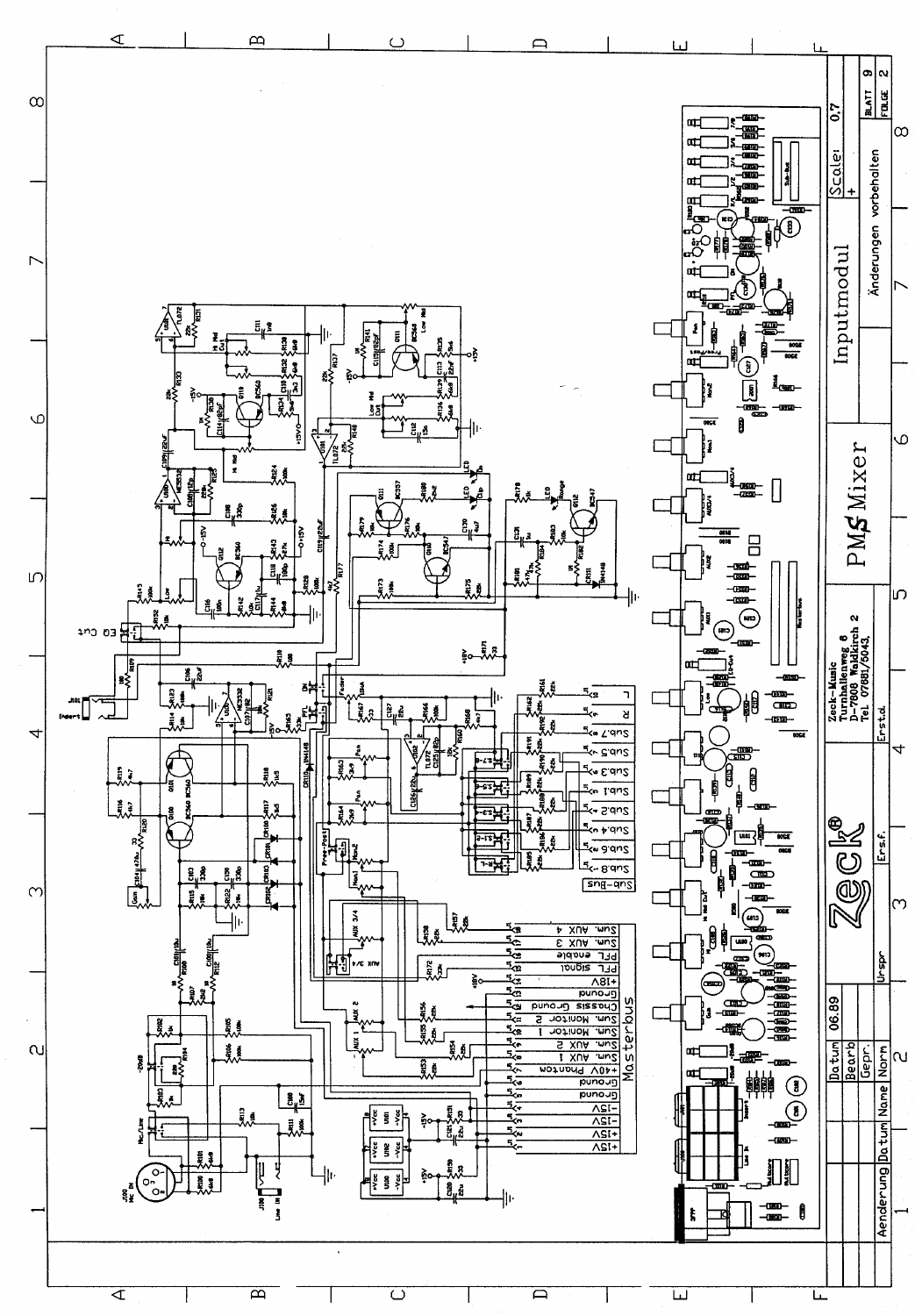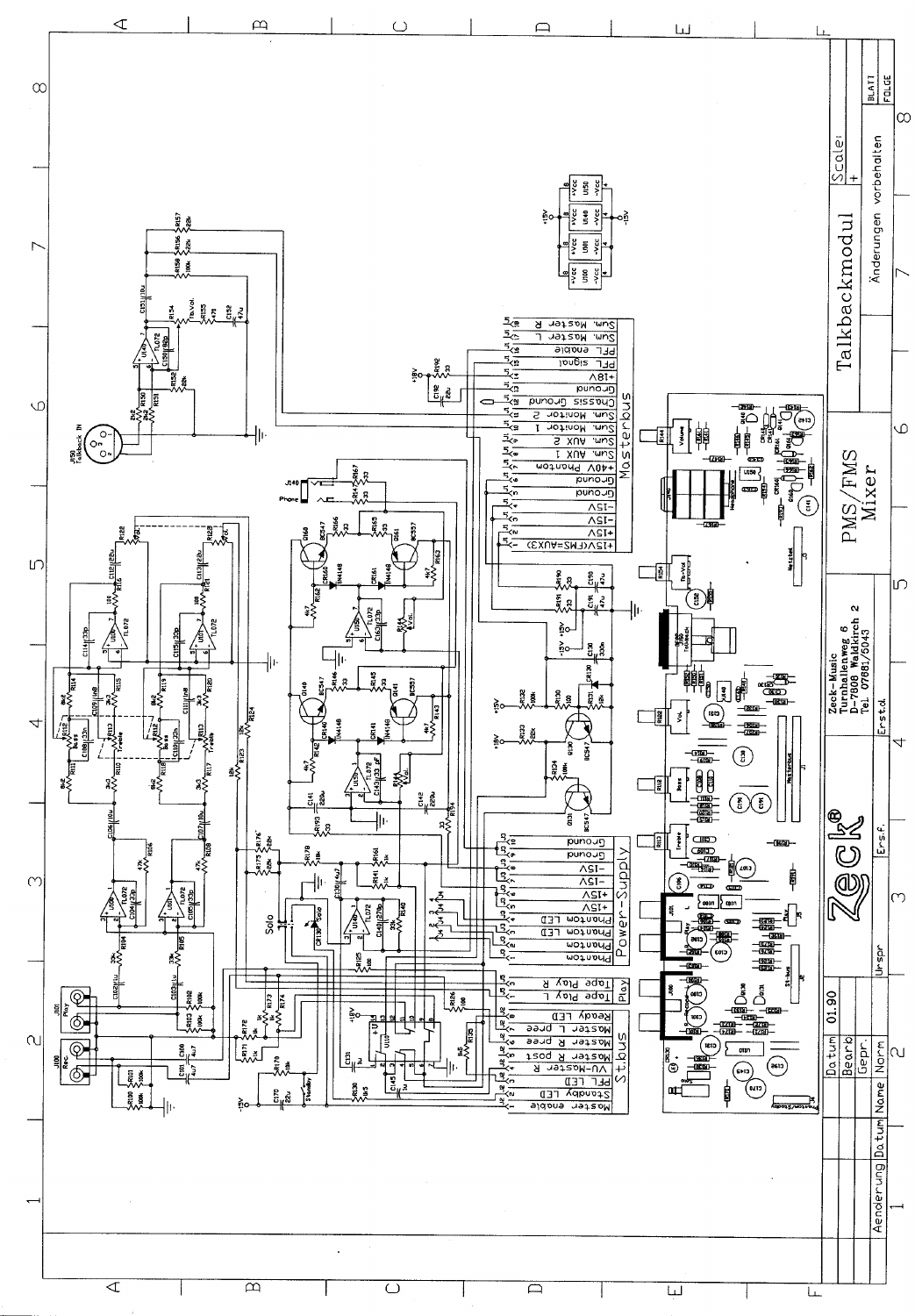